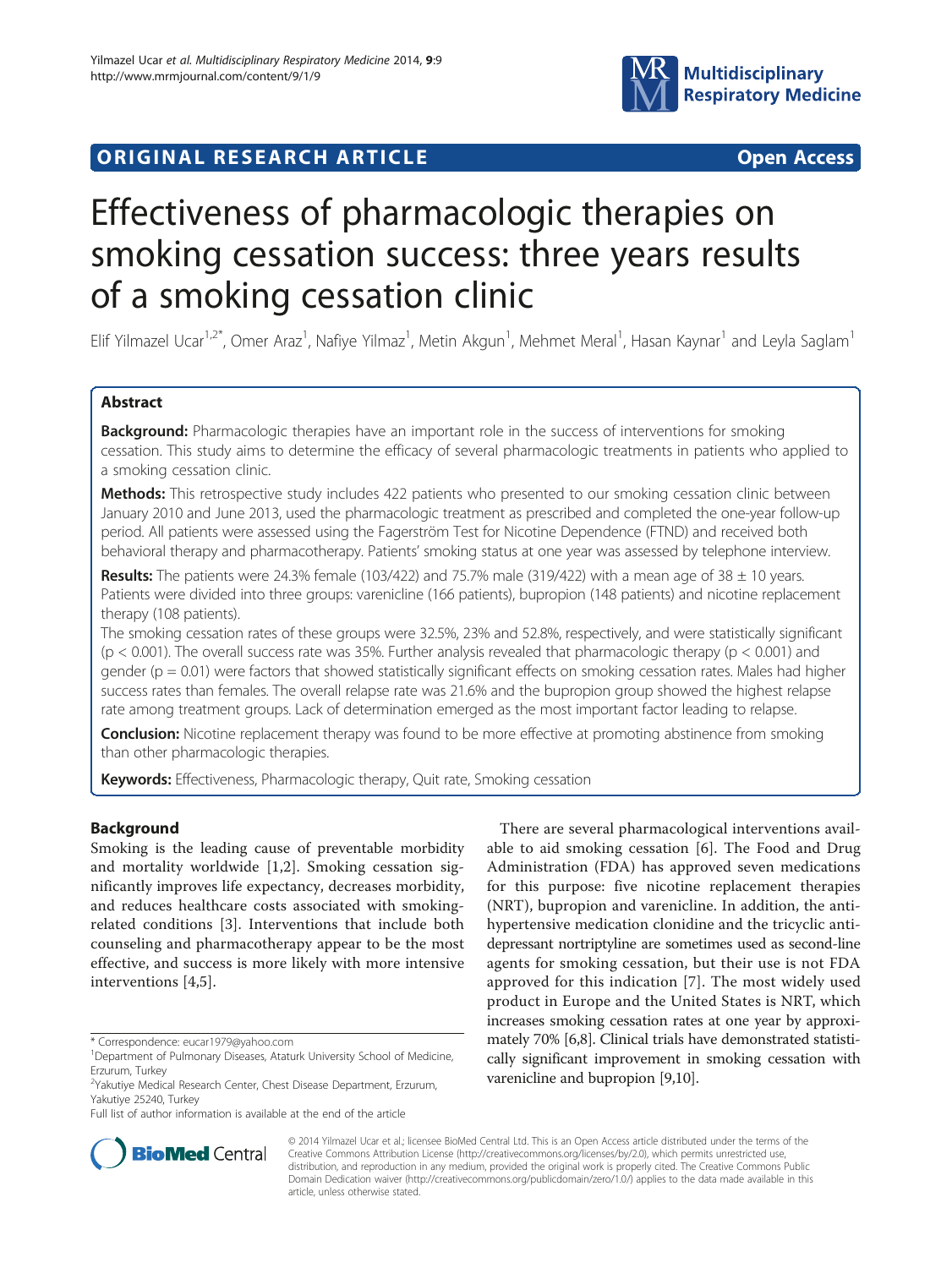The aim of this study was to evaluate the efficacy of NRT, varenicline and bupropion for smoking cessation.

#### Methods

#### Study population

Four hundred and twenty-two active smokers who presented to Ataturk University smoking cessation clinic between January 2010 and June 2013, received pharmacological therapy, and completed one year follow up, were included in the study. Patients who did not attend follow up visits, did not use their medication regularly as prescribed or were not available for a phone interview at the end of the one-year follow up were excluded from the study.

# Study design

In this retrospective study, data were collected by reviewing medical records in an existing clinical database. All demographic, clinical and laboratory findings, results of the Fagerström Test for Nicotine Dependence (FTND), as well as treatment choices and their outcomes, were recorded. Patients were categorized into three treatment groups: varenicline, sustained-release bupropion and NRT, which included nicotine patch and nicotine gum. In addition to one of these supporting drugs, all patients underwent behavioral therapy. The local ethics committee of Ataturk University, Faculty of Medicine approved the protocol of the study.

# Pharmacological regimen

In the NRT group, the 24-hour nicotine patch delivery system was used to aid smoking cessation. Subjects who smoked more than 20 cigarettes per day (CPD) began with a 21 mg/d nicotine patch for the first two weeks, 14 mg/d in weeks three to six and 7 mg/d in weeks seven to twelve. Nicotine gum was used when needed to fight cravings. In the varenicline group, patients received 0.5 mg/d varenicline for three days, followed by 1 mg/d (0.5 mg twice daily) for four days. On day 8, the target quit date, the varenicline dose was increased to 1 mg twice daily. The duration of treatment was a total of 12 weeks. In the bupropion group, patients received sustained-release bupropion at 150 mg/d for three days, then 150 mg twice daily for the remaining 12-weeks.

#### Definition of relapse

To resume smoking after 3 months or more of smoking cessation.

#### Statistical analysis

Statistical analysis was performed with SPSS for Windows version 17.0 (SPSS Inc., Chicago, USA). Data were expressed as percentage, mean and standard deviation, odds ratio and 95% confidence interval. We used Pearson Chi square test for comparisons of nominal variables and ANOVA for numeric variables. We performed an analysis adjustment for confounders using logistic regression. Findings were considered statistically significant at p < 0.05.

# Results

From January 2010 to June 2013, a total of 675 patients were assessed and 422 out of them, 103 (24.3%) females and 319 (75.7%) males (mean age:  $38 \pm 10$  SD) with active smoking were included in the study. Out of these, 166 (38%) received varenicline, 148 (35%) bupropion and 108 (27%) NRT (Figure 1). There was a significant

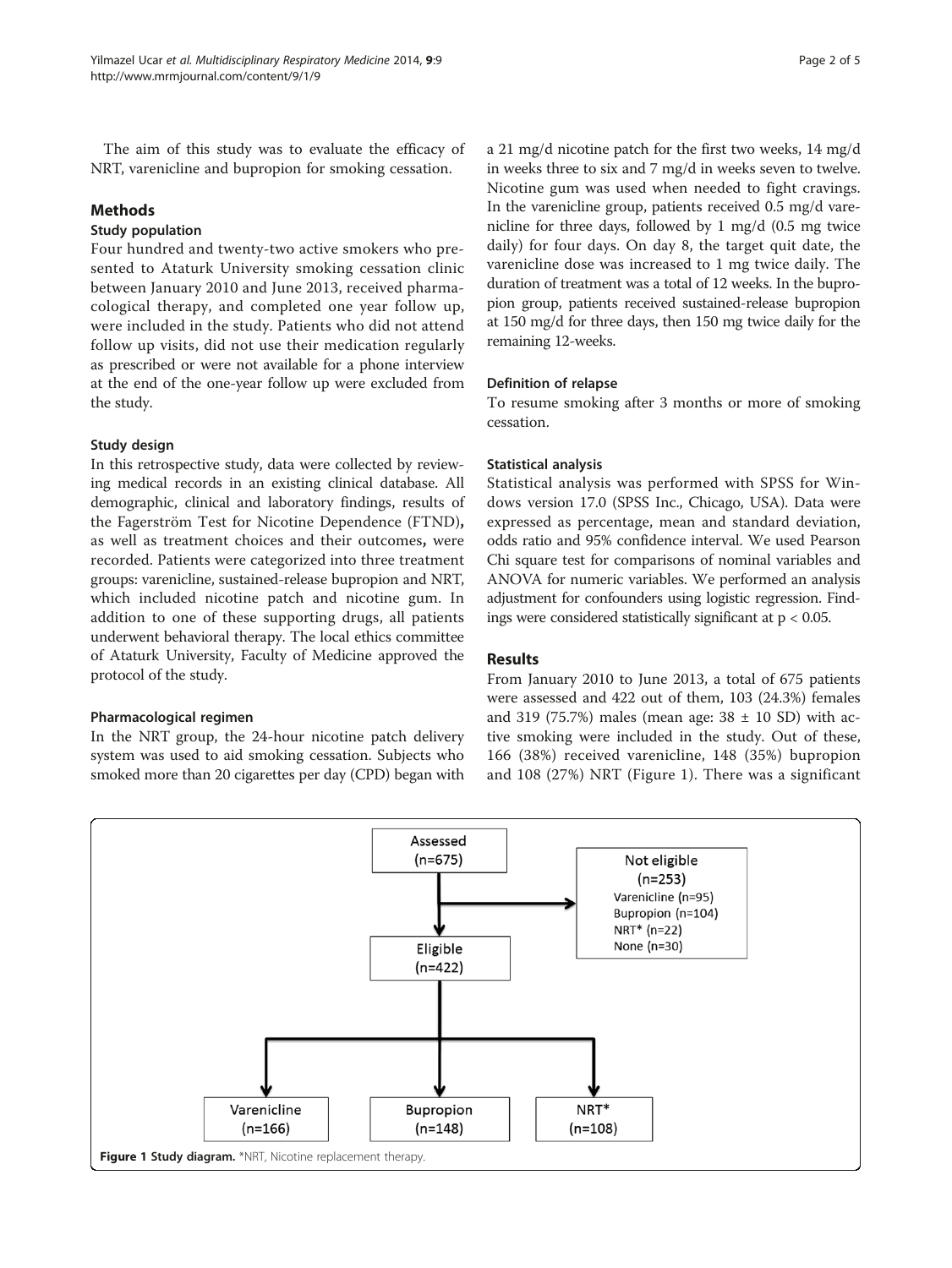| Table 1 Patients' characteristics at admission |  |
|------------------------------------------------|--|
|------------------------------------------------|--|

|                                                       | <b>Treatments</b>         |                         |                   |       |
|-------------------------------------------------------|---------------------------|-------------------------|-------------------|-------|
| Parameters                                            | Varenicline ( $n = 166$ ) | Bupropion ( $n = 148$ ) | NRT ( $n = 108$ ) | p     |
| Age, years (mean $\pm$ SD)                            | $39 \pm 9$                | $36 \pm 11$             | $38 \pm 12$       | 0.86  |
| Female/Male                                           | 36/130                    | 37/111                  | 30/78             | 0.50  |
| Smoking start age, years                              | $16 \pm 4$                | $16 \pm 5$              | $16 \pm 5$        | 0.92  |
| Cigarettes pack/day, mean ±SD                         | $1.4 \pm 0.56$            | $1.2 \pm 0.47$          | $1.1 \pm 0.53$    | 0.003 |
| Smoking pack/years                                    | $30.3 \pm 20.9$           | $22.9 \pm 15.9$         | $25.1 \pm 18.6$   | 0.001 |
| mean $\pm$ SD                                         |                           |                         |                   |       |
| Smoking start reasons                                 |                           |                         |                   |       |
| Imitating/curiosity                                   | 70/57                     | 74/43                   | 38/45             | 0.02  |
| Marital status (Single/Married)                       | 21/145                    | 36/112                  | 19/89             | 0.02  |
| Patient request to quit smoking                       | 158                       | 146                     | 103               | 0.08  |
| Educational status                                    | 45                        | 33                      | 37                | 0.04  |
| Primary school                                        | 55                        | 49                      | 37                |       |
| High school                                           | 66                        | 66                      | 34                |       |
| University                                            |                           |                         |                   |       |
| FTND score, mean $\pm$ SD                             | $7.1 \pm 2.4$             | $6.4 \pm 2.4$           | $5.4 \pm 2.6$     | 0.001 |
| <b>FIND</b> , Fogoreträm tost for nicoting denondence |                           |                         |                   |       |

FTND; Fagerström test for nicotine dependence.

difference between groups in smoking habit at time of admission to the clinic. Smoking pack/day, pack/years and FTND were highest in the varenicline group ( $p < 0.001$ ). The patients' characteristics are shown in Table 1.

The overall smoking cessation rate after 1 year was 35%. The smoking cessation rates for varenicline, bupropion and NRT were 32.5%, 23%, and 52.8%, respectively, and were statistically significant ( $p < 0.001$ ) (Table 2).

Due to differences among treatment groups in patient's smoking habits at the time of admission, logistic regression analysis was conducted with factors affecting smoking cessation success rates. Age, marital status, education level, age at smoking onset, reason for beginning to smoke, history of cessation, smoking pack/years, cigarette pack/ day, and FTND score did not have a positive or negative effect ( $p > 0.05$ ). Being male had a positive effect on success ( $p = 0.01$ ); treatment type also had a significant effect on success (p < 0.001) (Table 3).

The overall relapse rate was 21.6%. The relapse rates for varenicline, bupropion and NRT groups were 22.9%, 32%, 5.6%, respectively and were statistically significant

Table 2 Rates of quit smoking and relapse according to treatments at the end of one year

| <b>Treatments</b>  |    | <b>Quit smoking</b> |    | Relapse |  |
|--------------------|----|---------------------|----|---------|--|
|                    | N  | %                   | N  | %       |  |
| <b>Varenicline</b> | 54 | 32.5                | 38 | 22.9    |  |
| Bupropion          | 34 | 23                  | 47 | 32      |  |
| <b>NRT</b>         | 57 | 52.8                | 6  | 5.6     |  |

NRT, Nicotine replacement treatment.

 $(p < 0.001)$  (Table 2). The most frequent factors leading to relapse were lack of determination (29.4%), social pressure (22.9%) and stress (9%).

#### **Discussion**

This study showed that, besides behavioral therapy, pharmacologic treatment is important in smoking cessation success rates. It was found that NRT is the most efficient pharmacotherapy agent for smoking cessation. Relapses remained a major problem in the smoking cessation process. The bupropion group showed the highest relapse rate compared to varenicline and NRT groups, and lack of determination was the most important factor associated with relapse.

Smoking cessation is physically and psychologically challenging. Most smokers desire to quit, but without assistance the success rate is very low (4-7%) [\[4](#page-3-0),[5\]](#page-3-0). Intervention options to aid smokers in cessation are few. Interventions which include both behavioral and pharmacological therapy have been shown to be most effective,

| Table 3 Factors affecting success in quit smoking |  |  |  |
|---------------------------------------------------|--|--|--|
|---------------------------------------------------|--|--|--|

| <b>Factors</b>     | p       |
|--------------------|---------|
| Age                | 0.99    |
| Smoking pack/years | 0.20    |
| Smoking pack/day   | 0.41    |
| FTND score         | 0.11    |
| Sex                | 0.01    |
| Treatments         | < 0.001 |
|                    |         |

FTND; Fagerström test for nicotine dependence.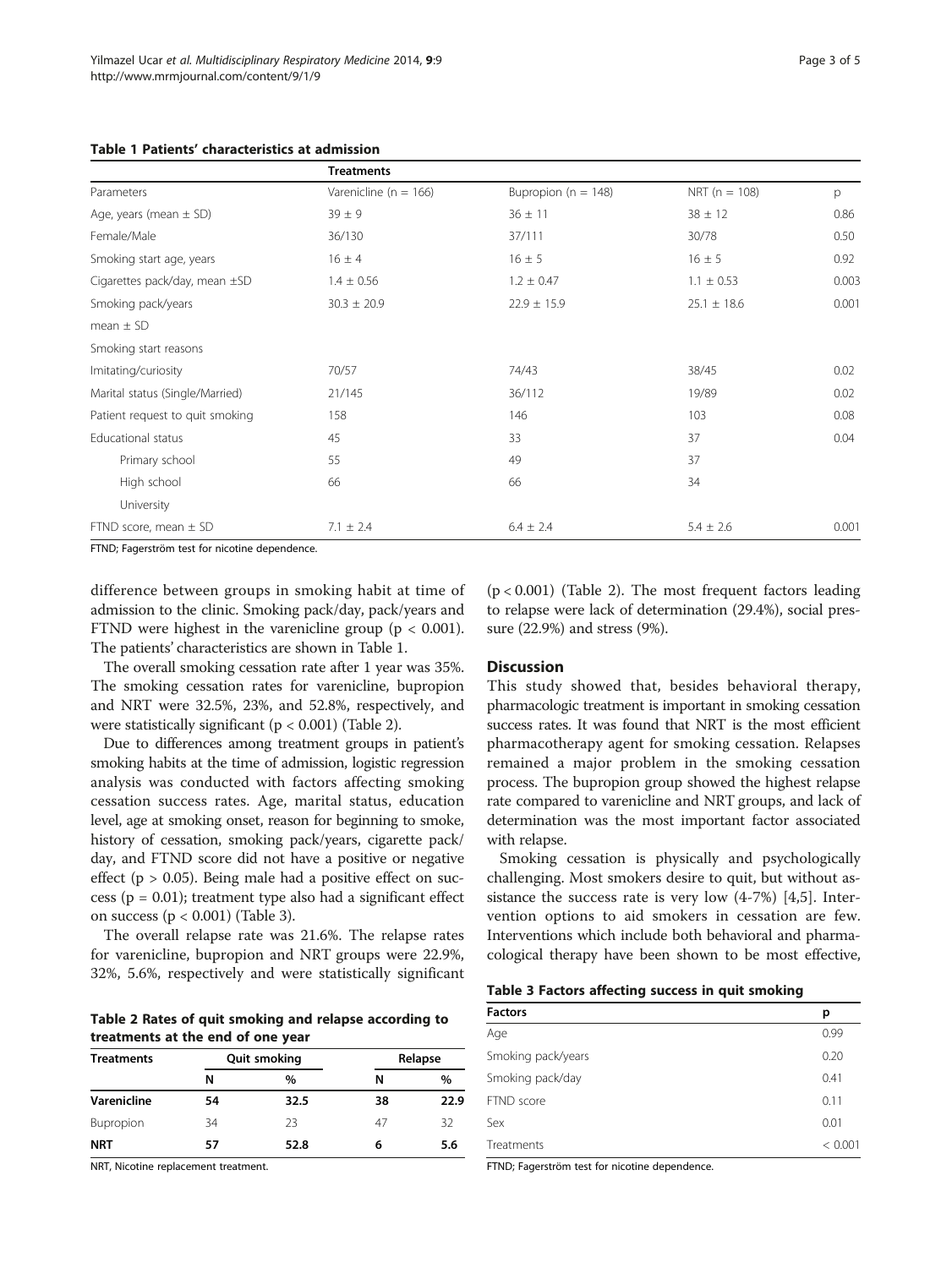<span id="page-3-0"></span>with success rates between 22 and 45% [\[11-15\]](#page-4-0). In the current study, the success rate was 35%.

Recently a meta-analysis demonstrated that varenicline, bupropion and NRT were all more effective than placebo in promoting smoking abstinence at one year [8[,16\]](#page-4-0). Varenicline, the most recent pharmacologic therapy for smoking cessation, has been available since 2006. It exerts its effect as a nicotinic receptor antagonist. In two wide ranging, multicenter, double blind, phase III, randomized clinical studies, varenicline was shown to be safe and effective in promoting both continuous abstinence and long-term cessation [\[9,17\]](#page-4-0). Gonzales et al. compared varenicline and placebo at the end of three months and found that cessation rates were 44% and 18%, respectively (OR:3.85, 95% CI: 2.70-5.50) [\[9\]](#page-4-0). In the same study, the comparison of success rates between bupropion and varenicline groups was not statistically different, although varenicline was found to be more effective than the other drug (21.9% vs 16.1%, OR: 1.46, 95% CI: 0.99-2.17). In studies comparing varenicline to NRTs, varenicline was found to be significantly more effective than a standard dose of NRT (56% vs 43%, respectively; OR: 1.70) [\[18,19\]](#page-4-0). However, in studies using combined NRTs (such as nicotine patch plus nicotine gum or nasal spray), varenicline and NRT showed comparable results (NRT: 37%; varenicline: 33%) [4]. In the current study, NRT was significantly more effective than varenicline based on patients' smoking cessation rates at one year (32.5% vs. 52.8%). This result suggests that NRTs may be a cost-effective first-line treatment.

Buproprion SR was the first nicotine-free drug that was proven to help fight nicotine addiction. It exerts its effect by blocking the release of dopamine and noradrenaline and inhibiting nicotinic acetylcholine receptors [[20](#page-4-0)]. In randomized-control studies bupropion was found to be twice as effective as placebo in aiding smoking cessation [[20](#page-4-0)]. In another study, at 6 months the smoking cessation rate of the bupropion group was higher (27%) than that (16%) of the placebo group [\[21\]](#page-4-0). When bupropion treatment was combined with behavioral therapy, the smoking cessation rate at one year was found to be twice that of the placebo group [\[22](#page-4-0)].

Clinical trials have demonstrated significantly higher rates of smoking cessation for varenicline than for bupropion [\[9,10,17](#page-4-0)], though a recent meta-analysis has demonstrated the superiority of bupropion to standard doses of NRT in promoting cessation at both three months and one year [\[16\]](#page-4-0). However, when bupropion was compared to NRTs, there was no significant difference in cessation rates at one year. In the current study, NRT was found to be more effective than bupropion (52.8% vs. 23%). The combination of NRT and behavioral therapy may explain the increase in success rates. The fact that the success rates of all treatment groups at one year were higher in the current study than those reported in the literature may be attributable to the concurrent use of behavioral therapy.

Relapse is a major problem for people attempting to quit smoking. It has been observed that pharmacotherapy has a limited effect on preventing patients from resuming smoking. Treatment with NRTs has been shown to more effectively aid initial abstinence compared to bupropion [[23](#page-4-0)]. In studies that have attempted to prevent relapse by prolonging varenicline and bupropion treatment, only varenicline showed a preventative effect [\[24\]](#page-4-0). In the current study, the highest rate of relapse was in the bupropion group (32%). The main factors leading to relapse were the patients' lack of determination and social pressure. This suggests that the ability of pharmacotherapy to prevent relapse is limited.

Although the retrospective study design has some limitations, analyzing the clinical outcomes of real-life treatment options provides valuable information for future therapeutic practices.

#### Conclusions

In conclusion, NRTs can be used as the first treatment choice in the absence of contraindications. Factors leading to relapses require further assessment, and tailored behavioral therapy might be considered to deal with relapses.

#### Competing interest

The authors declare that they have no competing interests.

#### Authors' contributions

EYU, Assistant Professor Doctor, data analysis, design of the study. OA, Assistant Professor Doctor, acquisition of data. NY, Specialist, acquisition of data. MA, Professor Doctor, edit manuscript. MM, Professor Doctor, acquisition of data. HK, Professor Doctor, acquisition of data. LS, Professor Doctor, edit manuscript. All authors read and approved the final manuscript.

#### Received: 28 November 2013 Accepted: 15 January 2014 Published: 4 February 2014

#### References

- 1. WHO tobacco free initiative: Building Blocks for Tobacco Control: A Handbook. Geneva Switzerland: World WHO organization; 2004.
- 2. Mathers CD, Loncar D: Projection of global mortality and burden of disease from 2002 to 2030. Plos Med 2006, 3:e442.
- 3. Asaria P, Chisholm D, Mathers C, Ezzati M, Beaglehole R: Chronic disease prevention: health effects and financial costs of strategies to reduce salt intake and control tobacco use. Lancet 2007, 370:2044–2053.
- 4. Fiore MC, Jaen CR, Baker TB, Bailey WC, Benowitz NL, Curry SJ, Dorfman SF, Froelicher ES, Goldstein MG, Healton CG, Henderson PN, Heyman RB, Koh HK, Kottke TE, Lando HA, Mecklenburg RE, Mermelstein RJ, Mullen PD, Orleans CT, Robinson L, Stitzer ML, Tommasello AC, Villejo L, Wewers ME: Treating Tobacco Use and Dependence: 2008 Update: Clinical Practice Guideline. Rockville, MD: Public Health Service, US Dept of Health and Human Services; 2008.
- 5. Hurt RD, Ebbert JO, Hays JT, McFadden DD: Treating tobacco dependence in a medical setting. CA Cancer J Clin 2009, 59:314-326.
- 6. Wu P, Wilson K, Dimoulas P, Mills EJ: Effectiveness of smoking cessation therapies: a systematic review and meta-analysis. BMC Public Health 2006, 6:300
- 7. Herman AI, Sofuoglu M: Comparison of available treatments for tobacco addiction. Curr Psychiatry Rep 2010, 12:433–440.
- 8. Eisenberg MJ, Fillion KB, Yavin D, Belisle P, Mottillo S, Joseph L, Gervais A, O'Loughlin J, Paradis G, Rinfret S, Pilote L: Pharmacotherapies for smoking cessation: a meta-analysis of randomized controlled trials. CMAJ 2008, 179:135–144.